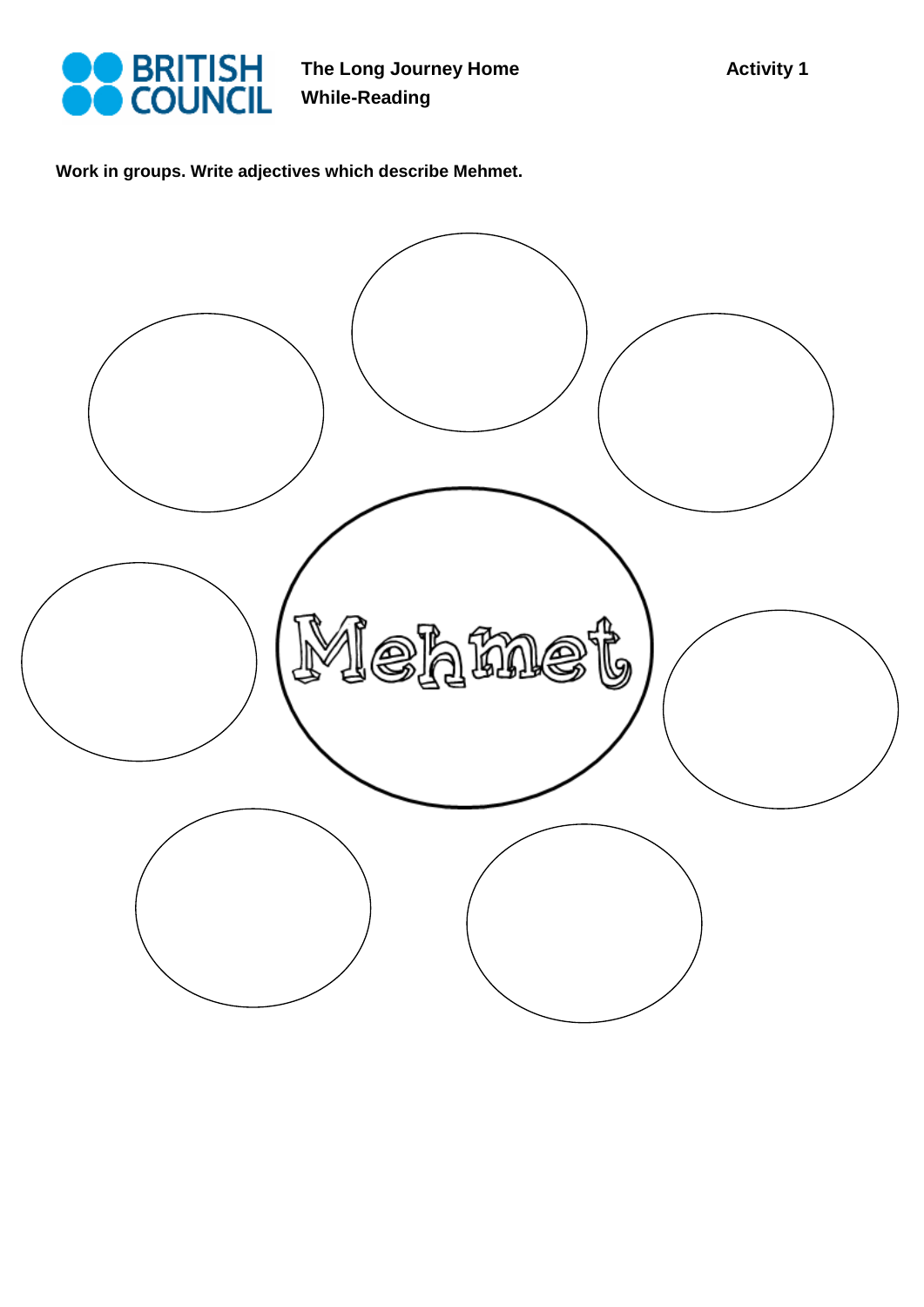

**Read the story and answer the questions below.** 

- 1. Why can't Mehmet buy his team's football strip?
- 2. Why did Mehmet want to take the beggar's bag?
- 3. Who took the beggar's bag?
- 4. Why did Mehmet follow the foreigner who had taken the beggar's bag?

\_\_\_\_\_\_\_\_\_\_\_\_\_\_\_\_\_\_\_\_\_\_\_\_\_\_\_\_\_\_\_\_\_\_\_\_\_\_\_\_\_\_\_\_\_\_\_\_\_\_\_\_\_\_\_\_\_\_\_\_\_\_\_\_

\_\_\_\_\_\_\_\_\_\_\_\_\_\_\_\_\_\_\_\_\_\_\_\_\_\_\_\_\_\_\_\_\_\_\_\_\_\_\_\_\_\_\_\_\_\_\_\_\_\_\_\_\_\_\_\_\_\_\_\_\_\_\_\_

\_\_\_\_\_\_\_\_\_\_\_\_\_\_\_\_\_\_\_\_\_\_\_\_\_\_\_\_\_\_\_\_\_\_\_\_\_\_\_\_\_\_\_\_\_\_\_\_\_\_\_\_\_\_\_\_\_\_\_\_\_\_\_\_

\_\_\_\_\_\_\_\_\_\_\_\_\_\_\_\_\_\_\_\_\_\_\_\_\_\_\_\_\_\_\_\_\_\_\_\_\_\_\_\_\_\_\_\_\_\_\_\_\_\_\_\_\_\_\_\_\_\_\_\_\_\_\_\_

\_\_\_\_\_\_\_\_\_\_\_\_\_\_\_\_\_\_\_\_\_\_\_\_\_\_\_\_\_\_\_\_\_\_\_\_\_\_\_\_\_\_\_\_\_\_\_\_\_\_\_\_\_\_\_\_\_\_\_\_

\_\_\_\_\_\_\_\_\_\_\_\_\_\_\_\_\_\_\_\_\_\_\_\_\_\_\_\_\_\_\_\_\_\_\_\_\_\_\_\_\_\_\_\_\_\_\_\_\_\_\_\_\_\_\_\_\_\_\_\_\_\_\_\_

\_\_\_\_\_\_\_\_\_\_\_\_\_\_\_\_\_\_\_\_\_\_\_\_\_\_\_\_\_\_\_\_\_\_\_\_\_\_\_\_\_\_\_\_\_\_\_\_\_\_\_\_\_\_\_\_\_\_\_\_\_\_\_\_

\_\_\_\_\_\_\_\_\_\_\_\_\_\_\_\_\_\_\_\_\_\_\_\_\_\_\_\_\_\_\_\_\_\_\_\_\_\_\_\_\_\_\_\_\_\_\_\_\_\_\_\_\_\_\_\_\_\_\_\_\_\_\_\_

\_\_\_\_\_\_\_\_\_\_\_\_\_\_\_\_\_\_\_\_\_\_\_\_\_\_\_\_\_\_\_\_\_\_\_\_\_\_\_\_\_\_\_\_\_\_\_\_\_\_\_\_\_\_\_\_\_\_\_\_\_\_\_\_

\_\_\_\_\_\_\_\_\_\_\_\_\_\_\_\_\_\_\_\_\_\_\_\_\_\_\_\_\_\_\_\_\_\_\_\_\_\_\_\_\_\_\_\_\_\_\_\_\_\_\_\_\_\_\_\_\_\_\_\_\_\_\_\_

\_\_\_\_\_\_\_\_\_\_\_\_\_\_\_\_\_\_\_\_\_\_\_\_\_\_\_\_\_\_\_\_\_\_\_\_\_\_\_\_\_\_\_\_\_\_\_\_\_\_\_\_\_\_\_\_\_\_\_\_\_\_\_\_

- 5. Why did Mehmet grab a flowery scarf from the shop display?
- 6. What was in the black bag?
- 7. How did the gangsters find out that Mehmet was watching them?
- 8. What did they do to Mehmet when they caught him?
- 9. How did Mehmet run away from them?
- 10.How did Mehmet get into the ferry?
- 11.What was Mehmet planning to do with the reward money?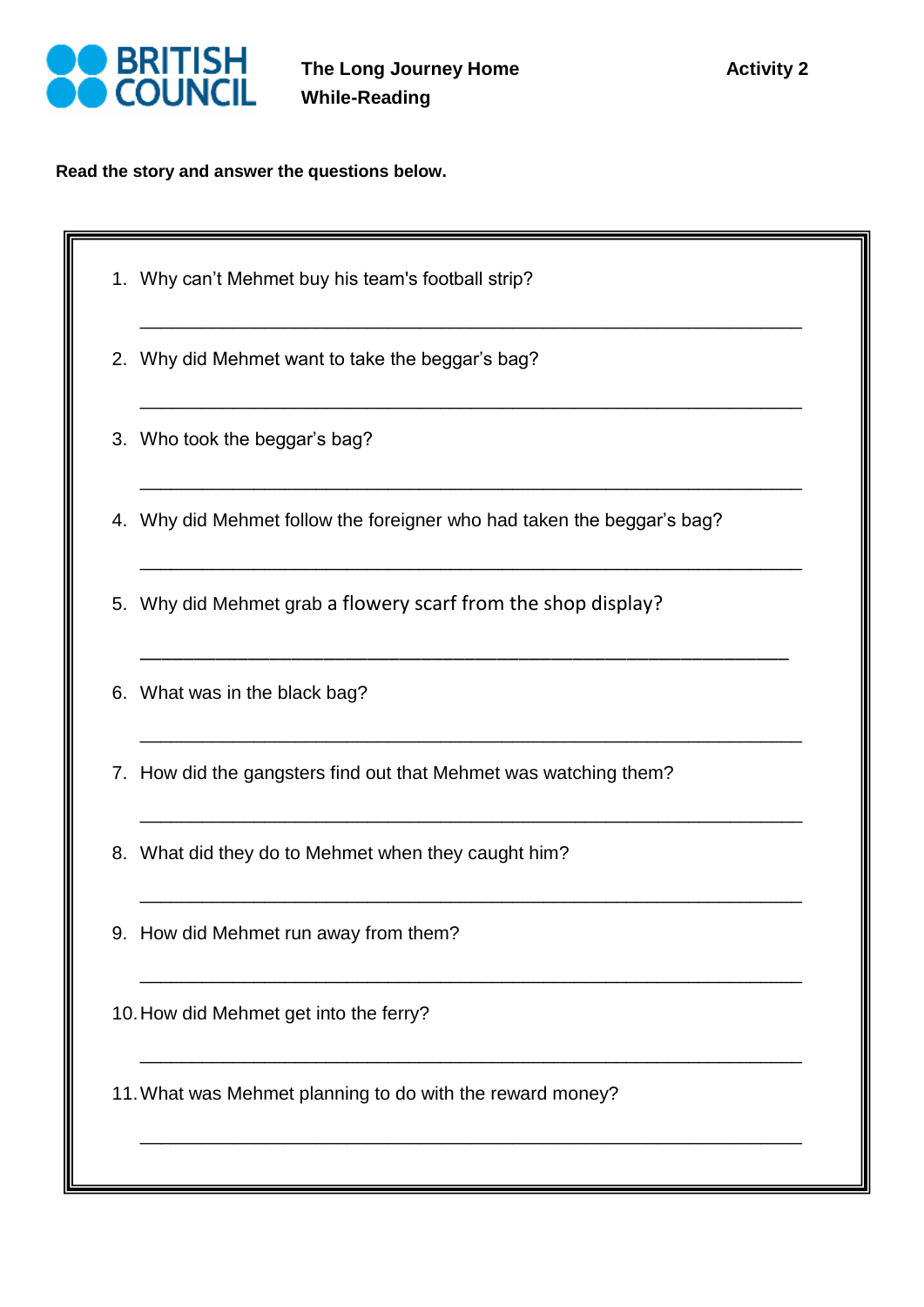

 $\mathbb{T}$ 

T

דן '

T

 $\overline{\pi}$ 

ग

 $\mathbb{T}$ 

 $\overline{\pi}$ 

 $\overline{\pi}$ 

 $\widehat{ \mathbb{T} }$ 

T

T

T

 $\overline{\pi}$ 

T

၉

F

 $\widehat{F}$ 

F

F

F

ß

၉

**Read the statements and decide if they are true (T), false (F) or "I don't know" (?).**

- ြိ P **1. Mehmet's family was rich.**
	- $\widehat{\mathbb{R}}$ **2. Mehmet felt sorry about the beggar on the street.**
	- $\widehat{\mathbb{R}}$ ၉ **3. Mehmet gave his apple to the beggar.**
		- $\widehat{\mathbb{R}}$ **4. The beggar had intentionally left his bag there.**
	- ၉ P **5. Mehmet was going to take the beggar's bag but another man took it.**
	- $\mathbb{F}$  $\widehat{R}$ **6. Mehmet followed the man that took the beggar's bag.**
		- ষ্ট **7. Mehmet wrapped the scarf round his head because he liked it a lot.**
	- ြိ P **8. A cat scared Mehmet while he was spying the men.**
- P F **9. Mehmet's phone rang so the men realized that they were being watched.**
- F P **10. The gangsters tied Mehmet up and dumped him head first into a deep rubbish bin.**
- ြိ P **11. Mehmet was a striker in a football team.**
	- ြ ৡ **12. Mehmet had no money for the ferry ticket.**
	- ြ P **13. Mehmet jumped on the ferry.**
	- ၉ P **14. Mehmet was playing football while he tried to catch the thief.**
	- ၉ြ P **15. The beggar was innocent.**
		- P **16. The people on the boat phoned Mehmet's mum.**
		- $\widehat{\mathbb{R}}$ **17. The gangsters had stolen the bag from the beggar.**
		- $\widehat{R}$ **18. The gang was caught selling drugs.**
			- P **19. Everyone on the ferry congratulated Mehmet.**
			- $\widehat{R}$ **20. Mehmet bought a new football kit with the reward money.**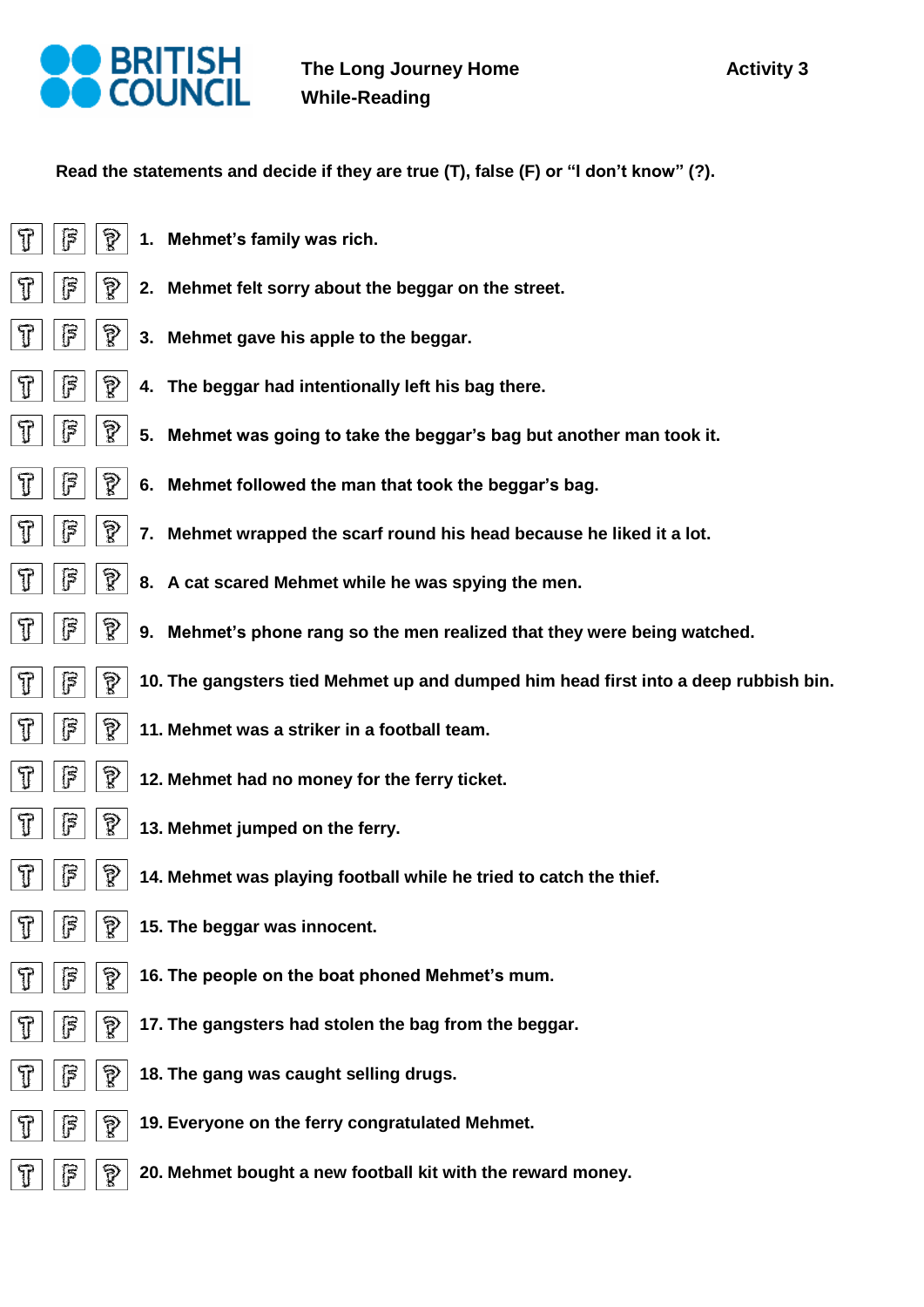



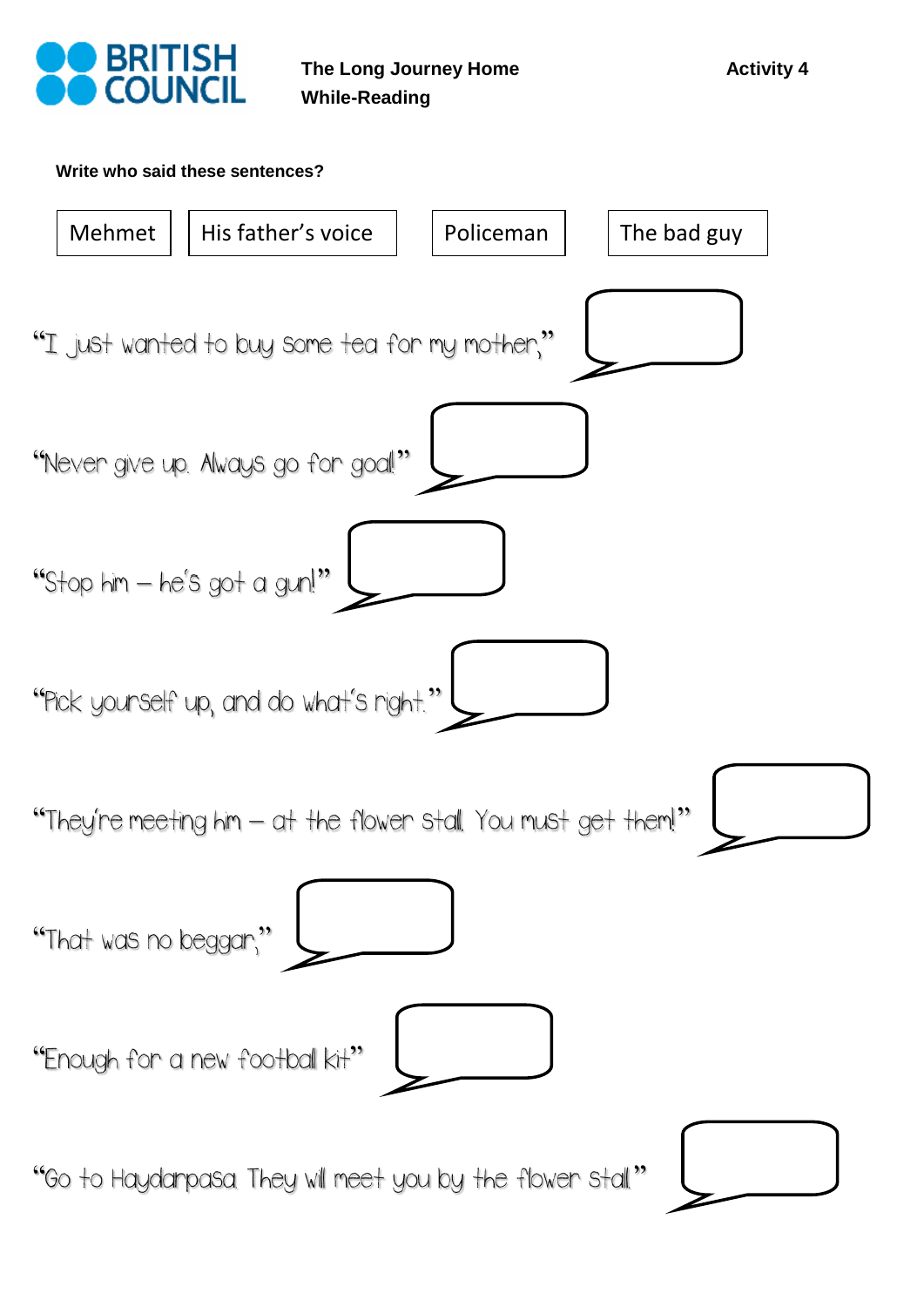

**Write what the people were thinking.** 

*1. "There was a wonderful display of football boots. Mehmet loved the orange pair, the ones with black stripes. But more than anything, he longed for his team's football strip."*



## **Mehmet**

*2. "Mehmet watched from the shadows. He felt as if the beggar was waiting for something…Or for someone."*



*3.A moment later disaster struck: Mehmet's nose itched. He knew what was going to happen, and he couldn't stop it: he sneezed loudly.*



*4.Mehmet pointed and shouted, "Stop him – he's got a gun!" No one believed his crazy story. The boy himself looked dangerous.*



*5.Mehmet breathed in deeply, then at the top of the voice he screamed his football team's name and charged forward. He saw the startled face of the man.*

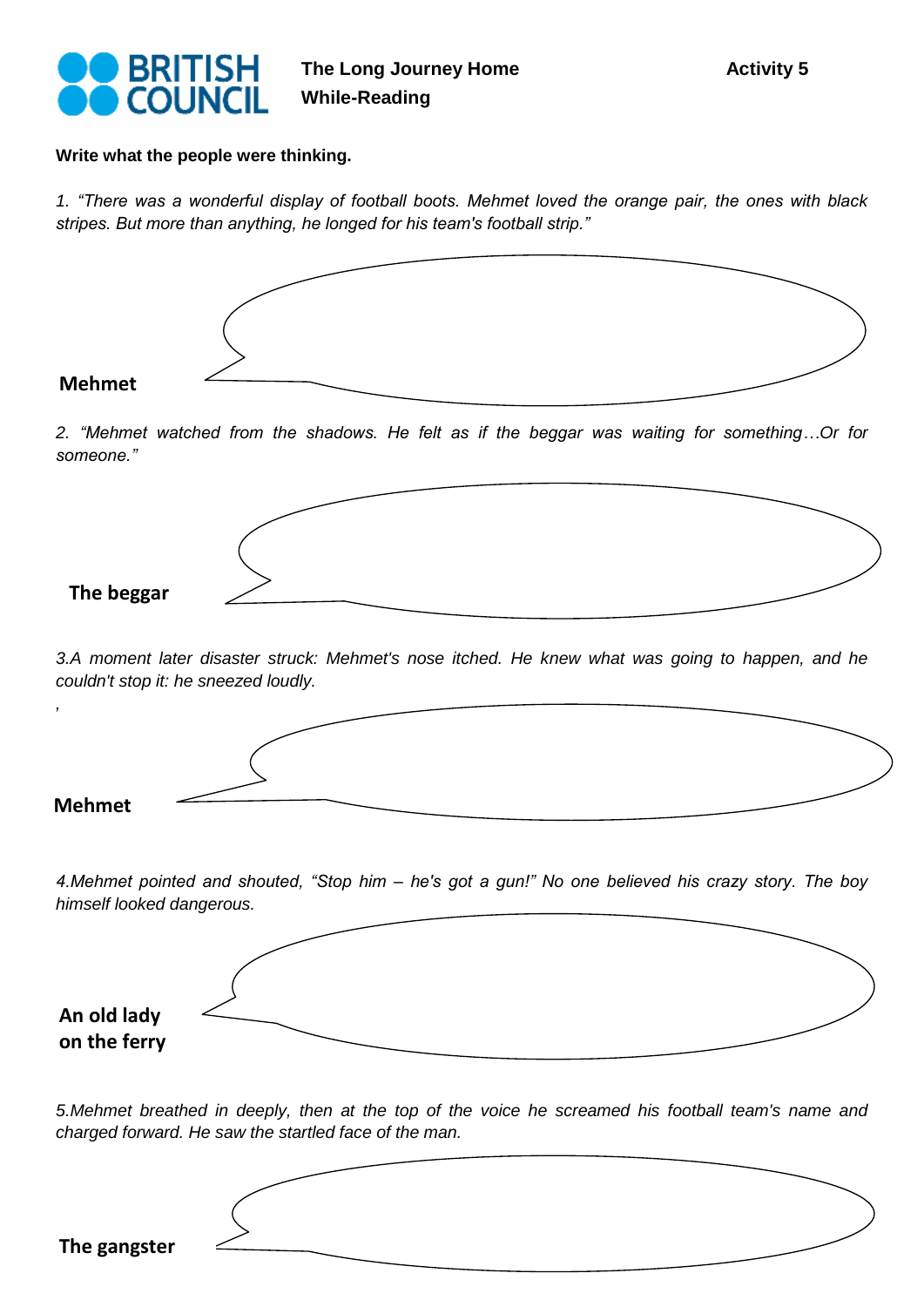

**The Long Journey Home While-Reading** 

**Draw and colour the scarf Mehmet grabbed from the shop display.**

**If you were Mehmet, what kind of a scarf would you grab? Find adjectives describing it and write them on the labels below.** 

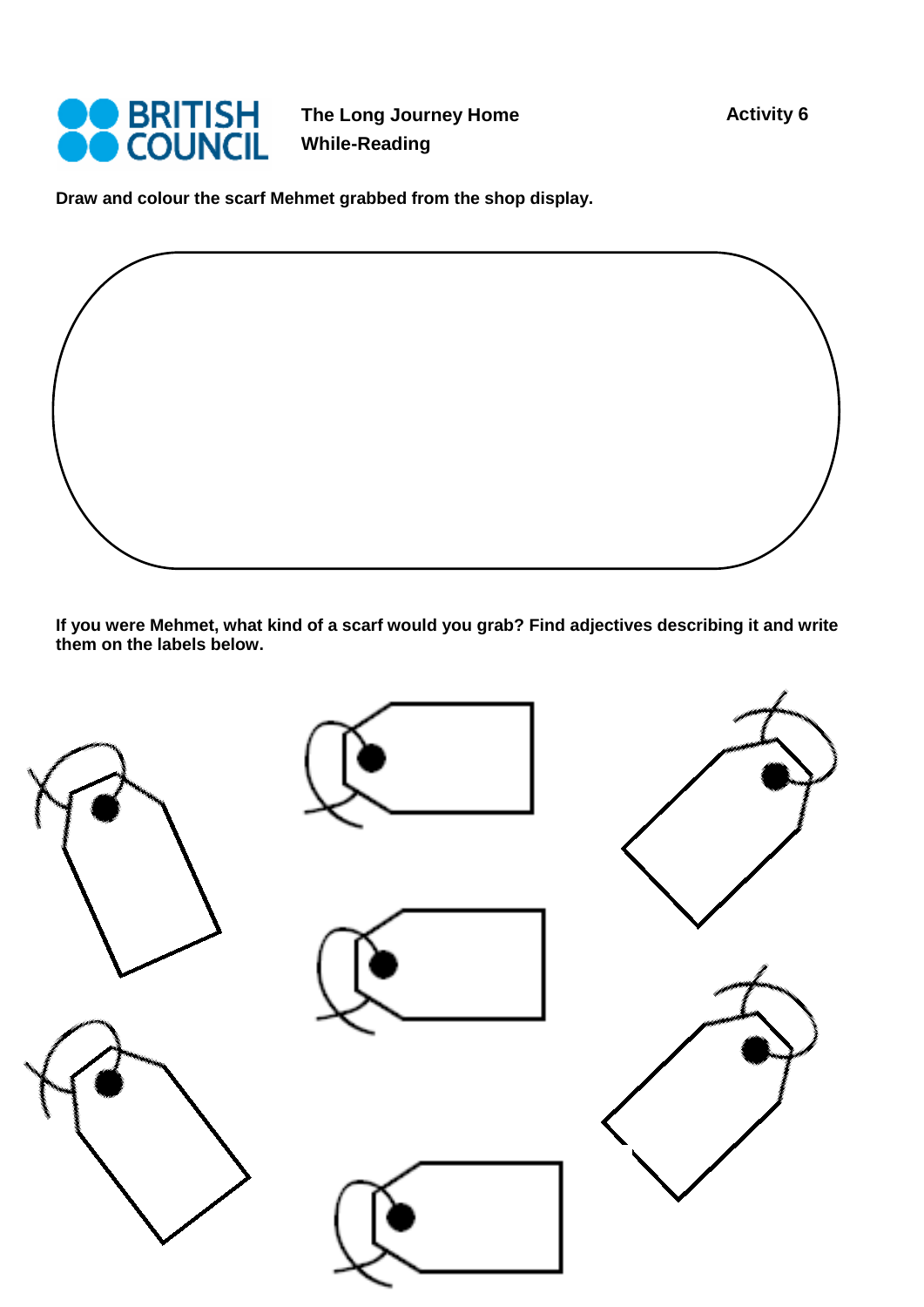

**Find the three sentences which contain similes in the story and note them down in the space below.**



**Invent similes for the statements below.** 

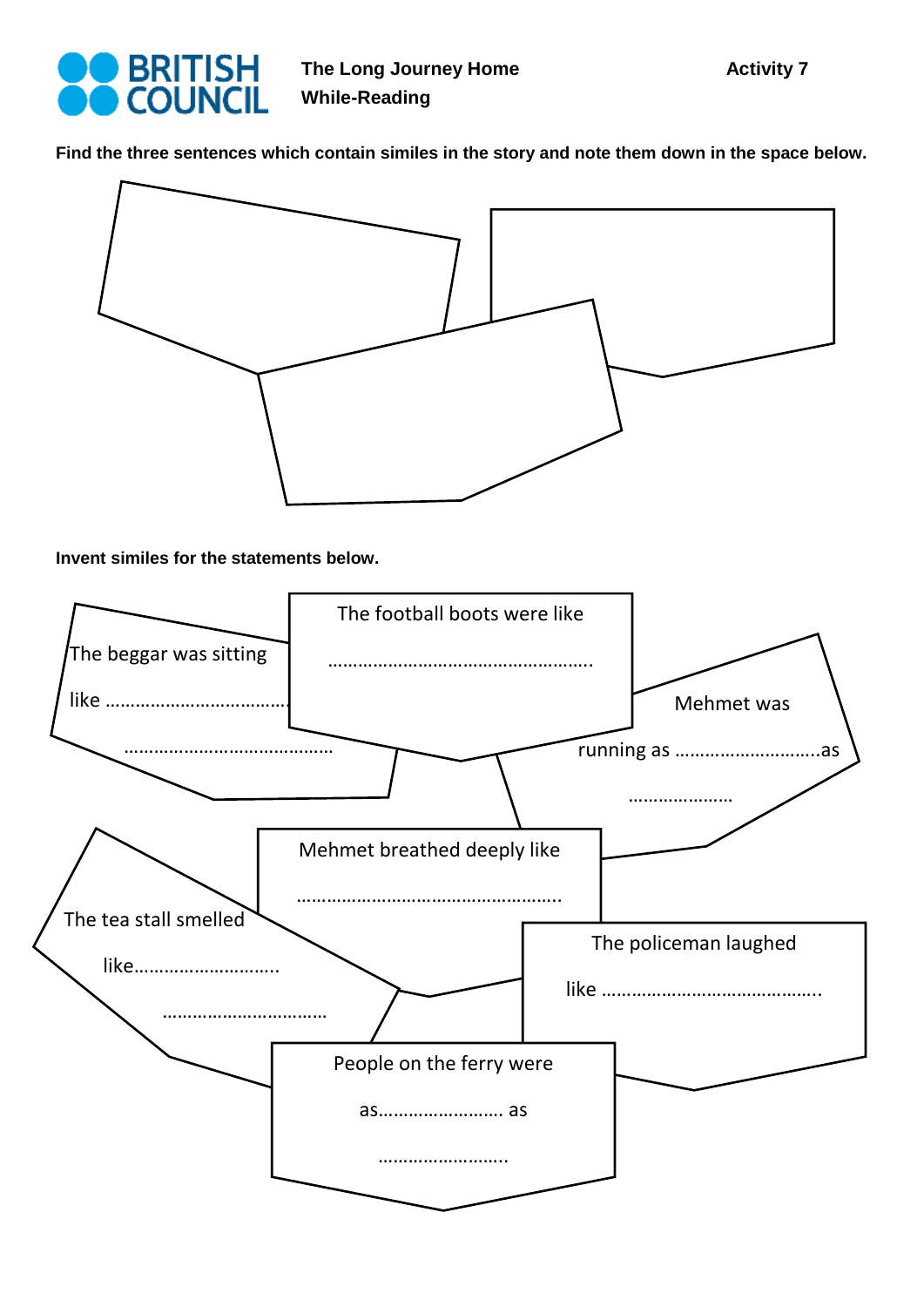

**Cut out the cards and shuffle them. Get into pairs / groups. Take it in turns to pick one out. Read aloud the questions or tasks on the cards. Answer the questions or perform the tasks.** 

| <b>BRITISH</b>                                            | <b>O</b> BRITISH                                                                                                       |
|-----------------------------------------------------------|------------------------------------------------------------------------------------------------------------------------|
| <b>COUNCIL</b>                                            | <b>COUNCIL</b>                                                                                                         |
| Have you been to a bazaar? If yes, where was<br>it?       | Try to say this tongue twister as fast as you<br>can: Betty and Bob brought back blue<br>balloons from the big bazaar. |
| <b>O</b> BRITISH                                          | <b>BRITISH</b>                                                                                                         |
| <b>COUNCIL</b>                                            | <b>O</b> COUNCIL                                                                                                       |
| What day do they set the bazaar in your<br>neighbourhood? | Shout like a seller at the bazaar.                                                                                     |
| <b>DO BRITISH</b>                                         | <b>BRITISH</b>                                                                                                         |
| <b>COUNCIL</b>                                            | <b>O</b> COUNCIL                                                                                                       |
| Do you / your family go to the bazaar for                 | Try to say this tongue twister as fast as you                                                                          |
| shopping?                                                 | can: For fine fresh fish, phone Phil.                                                                                  |
| <b>O BRITISH</b>                                          | <b>DO BRITISH</b>                                                                                                      |
| <b>O</b> COUNCIL                                          | <b>DO</b> COUNCIL                                                                                                      |
| What things can you buy at the bazaar?                    | Draw an apple stall on the board in 10<br>seconds.                                                                     |
| <b>DO BRITISH</b>                                         | <b>DO BRITISH</b>                                                                                                      |
| <b>DO</b> COUNCIL                                         | <b>DO</b> COUNCIL                                                                                                      |
| What is the cheapest thing you can buy at the             | Draw a bazaar trolley on the board in 10                                                                               |
| bazaar?                                                   | seconds.                                                                                                               |
| <b>O BRITISH</b><br><b>O COUNCIL</b>                      | <b>DO BRITISH</b><br><b>COUNCIL</b>                                                                                    |
| What is the most expensive thing you can buy              | If you were a seller, what would you sell at the                                                                       |
| at the bazaar?                                            | bazaar? Why?                                                                                                           |
| <b>OO BRITISH</b>                                         | <b>OO</b> BRITISH                                                                                                      |
| <b>COUNCIL</b>                                            | <b>O</b> COUNCIL                                                                                                       |
| What would you buy for your best friend on his /          | What should you be careful about while you                                                                             |
| her birthday?                                             | are shopping at the bazaar?                                                                                            |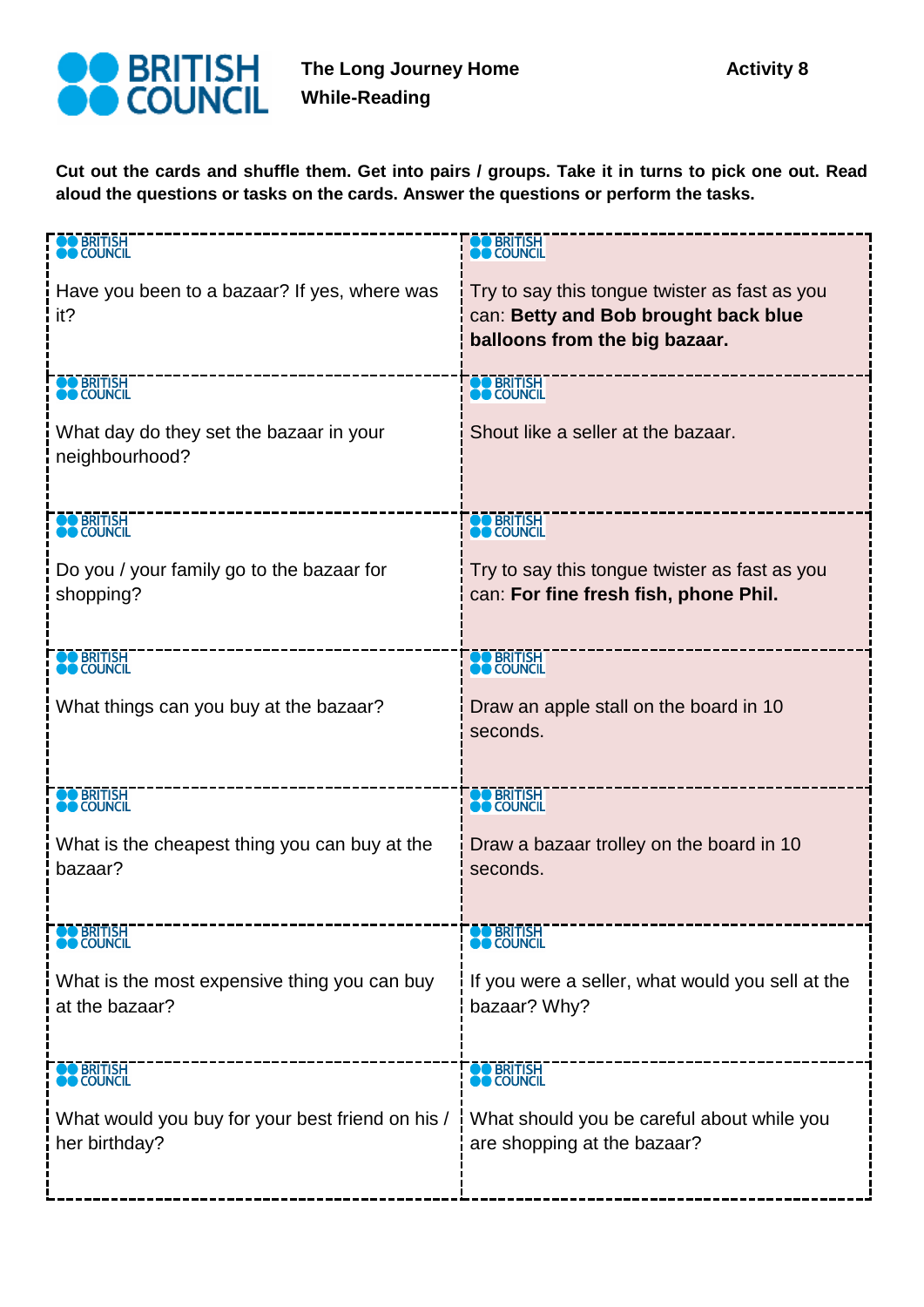

**What do you think was in the bag? Make predictions and share your ideas your partner/s.** 



## **Play a drilling game:**

- Stand up and make a circle.
- Someone should be the first to start and name one item which was in the bag.
- Other students will take it in turns to add an item but each one of you should say what your friend(s) said before you.
- You mustn't repeat anything your friends have already said.
- The last person in the circle should repeat all of the items.





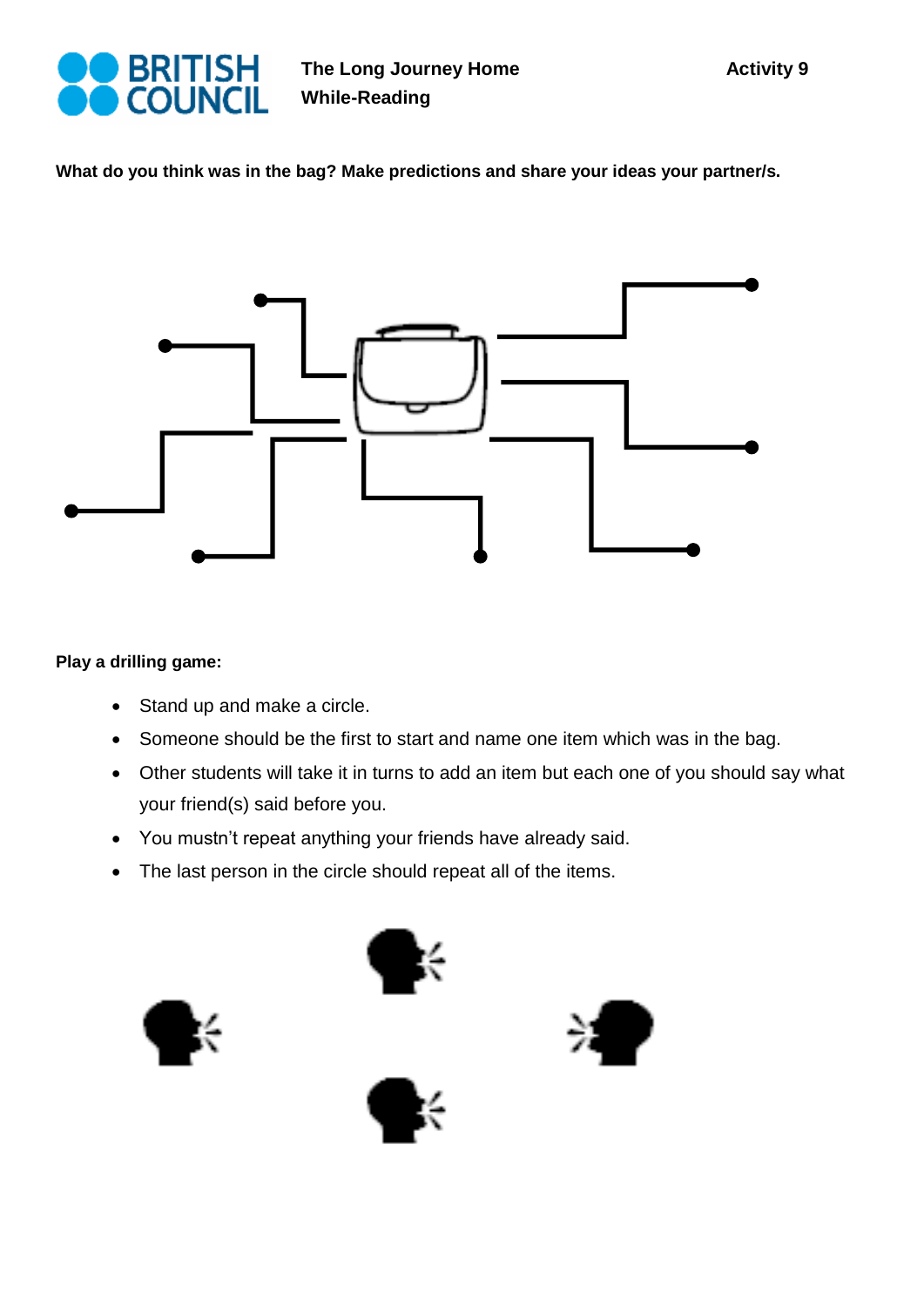

**You are Mehmet hiding in the rubbish bin. Write what you can see, smell, hear or feel in the rubbish bin. Then think of adjectives to describe each of these things.**